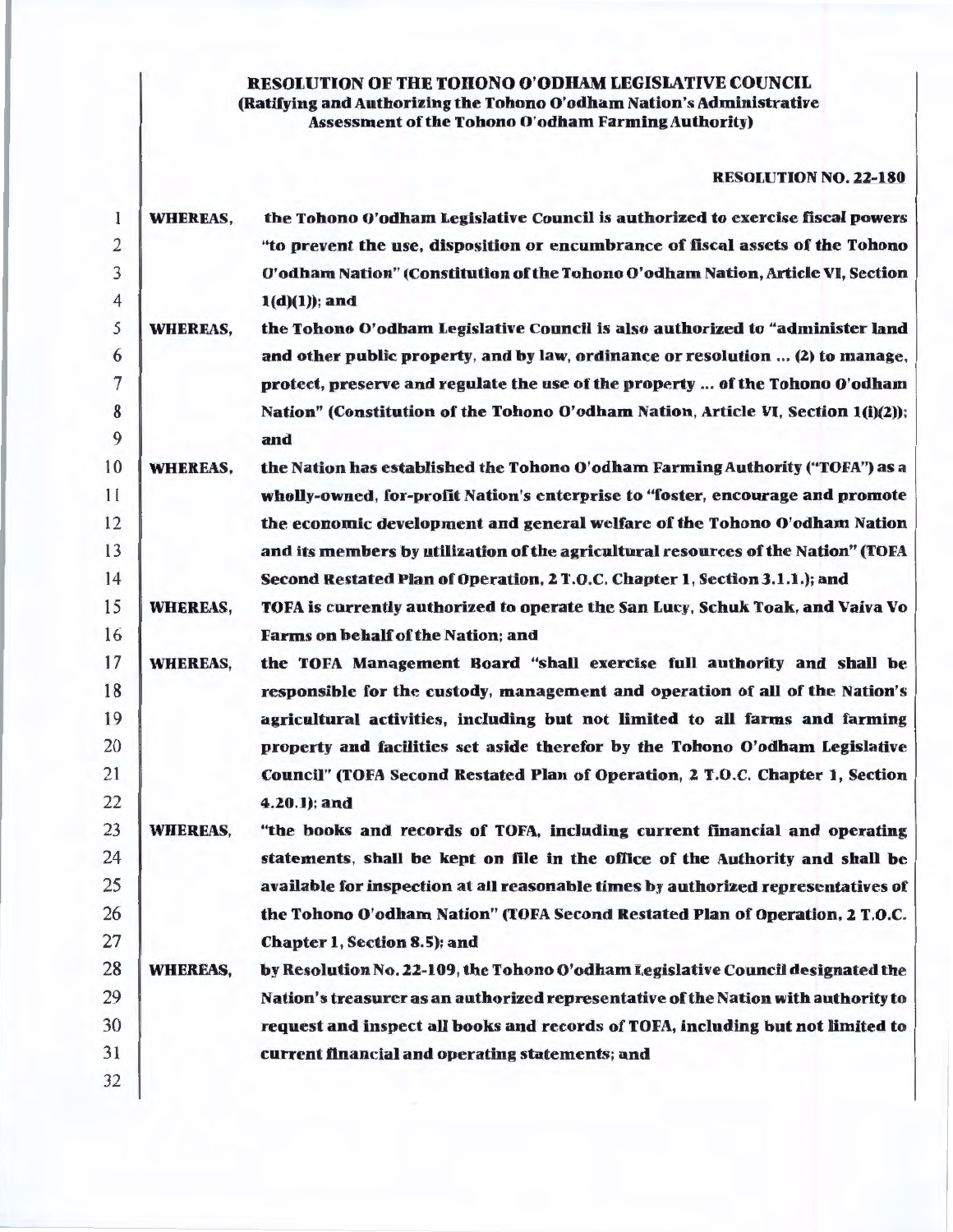RESOLUTION NO. 22-180

(Ratifying and Authorizing the Tohono O'odham Nation's Administrative Assessment of the Tohono O'odham Farming Authority) Page 2 of 4

| 1              | <b>WHEREAS,</b> | pursuant to Legislative Council Resolution No. 22-109, the Nation's treasurer       |
|----------------|-----------------|-------------------------------------------------------------------------------------|
| $\mathbf{Z}$   |                 | requested and reviewed TOFA's books and records and reported to TOFA's              |
| 3              |                 | Management Board financial and operational concerns related to management           |
| $\overline{4}$ |                 | practices; and                                                                      |
| 5              | <b>WHEREAS,</b> | the TOFA Management Board, acting in the best interests of TOFA, formally           |
| 6              |                 | discharged TOFA management effective May 3, 2022; and                               |
| 7              | <b>WHEREAS,</b> | together with dismissal of management, the TOFA Management Board, through           |
| 8              |                 | Management Board Resolution No. 22-007, requested further assistance from the       |
| 9              |                 | Nation's Treasury Department to conduct an administrative assessment and            |
| 10             |                 | investigation of TOFA's books, records and statements; and                          |
| 11             | <b>WHEREAS,</b> | to preserve the integrity of any sensitive information and protect TOFA property,   |
| 12             |                 | the Nation's Treasury Department commenced its administrative assessment            |
| 13             |                 | and investigation on April 29, 2022 when notice of dismissal was presented to       |
| 14             |                 | TOFA management, and to date, the Department's assessment and investigation         |
| 15             |                 | are still ongoing; and                                                              |
| 16             | <b>WHEREAS,</b> | it is the Nation's policy to identify and promptly investigate any possibility of   |
| 17             |                 | suspected fraud or related dishonest activities against the Nation and/or Districts |
| 18             |                 | (26 T.O.C. Chapter 1, Article 5, Section 1503(A)); and                              |
| 19             | <b>WHEREAS,</b> | the Nation's Fraud Policy (26 T.O.C. Chapter 1, Article 5) enables an internal      |
| 20             |                 | auditor, assigned by the Nation's Chairperson, to "investigate any suspected        |
| 21             |                 | fraud or similar activity" (26 T.O.C. Chapter 1, Article 5, Section 1503(A)); and   |
| 22             | <b>WHEREAS,</b> | the Nation's Fraud Policy applies to Nation employees, District employees and all   |
| 23             |                 | Nation and District Elected and Appointed Officials but does not generally extend   |
| 24             |                 | to Nation's enterprises like TOFA; and                                              |
| 25             | <b>WHEREAS,</b> | the Nation's best interests will be served by: (1) ratifying the administrative     |
| 26             |                 | assessment and investigation by the Nation's Treasury Department commencing         |
| 27             |                 | April 29, 2022; (2) authorizing the continued assessment and investigation until    |
| 28             |                 | deemed concluded by the Nation's treasurer; (3) extending the authority of an       |
| 29             |                 | internal auditor of the Nation to conduct the TOFA assessment and investigation,    |
| 30             |                 | including to perform the functions of the internal auditor that are stated under    |
| 31             |                 | the Nation's Fraud Policy ; (4) authorizing the Nation's treasurer and internal     |
| 32             |                 | auditor to report findings to TOFA's Management Board and Legislative Council       |
| 33             |                 | Agricultural and Natural Resources and Budget and Finance Committees upon           |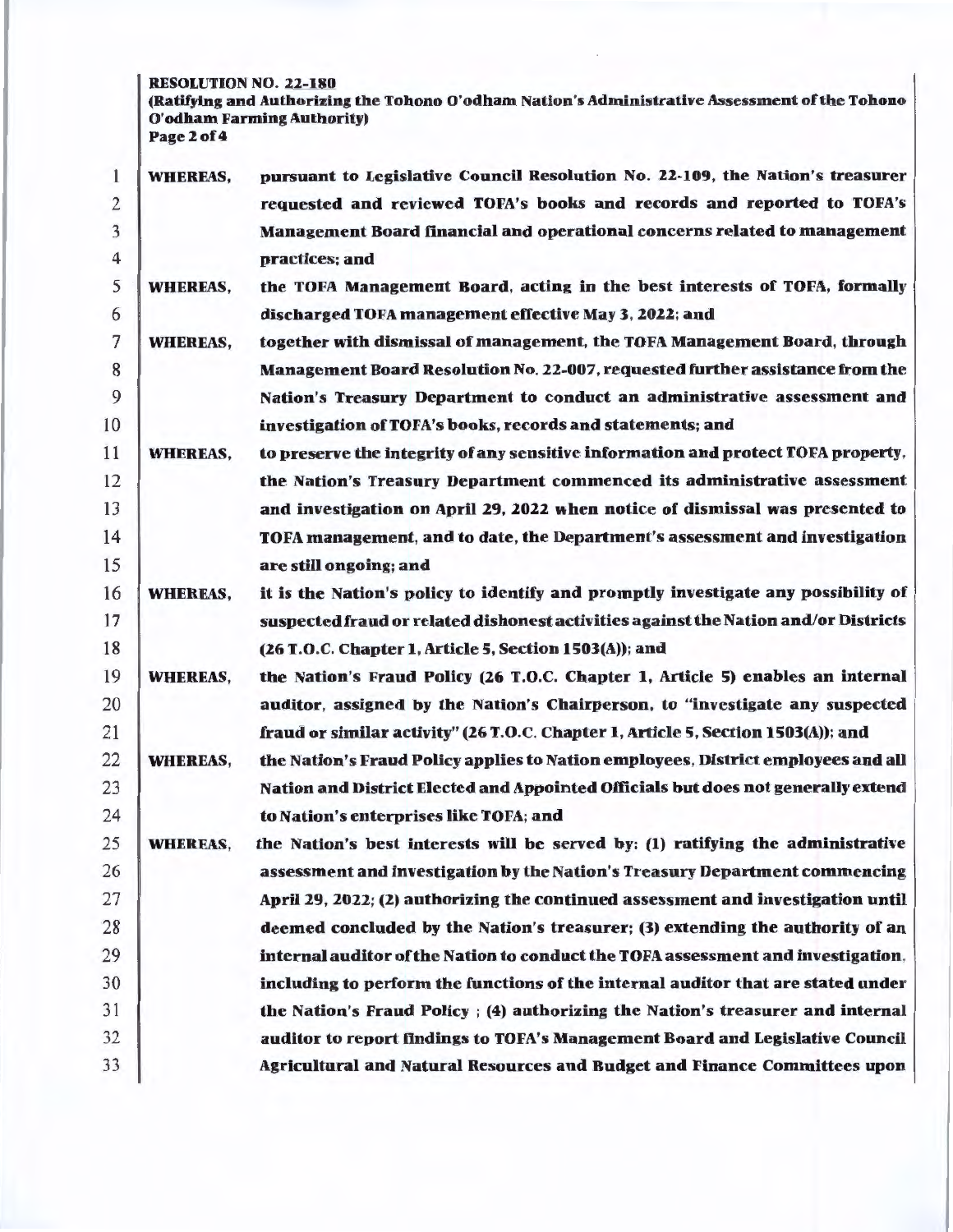# RESOLUTION NO. 22-180

(Ratifying and Authorizing the Tohono O'odham Nation's Administrative Assessment of the Tohono O'odham Farming Authority) Page3of4

| 1                                                                                                                    | the conclusion of the investigation to allow the Committees to develop further                                                                                                                                                                                                                                                                                                                                                                                                                                                                                                                                                                                                                                                                                     |
|----------------------------------------------------------------------------------------------------------------------|--------------------------------------------------------------------------------------------------------------------------------------------------------------------------------------------------------------------------------------------------------------------------------------------------------------------------------------------------------------------------------------------------------------------------------------------------------------------------------------------------------------------------------------------------------------------------------------------------------------------------------------------------------------------------------------------------------------------------------------------------------------------|
| 2                                                                                                                    | legislation they determine necessary.                                                                                                                                                                                                                                                                                                                                                                                                                                                                                                                                                                                                                                                                                                                              |
| 3                                                                                                                    | NOW THEREFORE, BE IT RESOLVED that the Tohono O'odham Legislative Council ratifies the                                                                                                                                                                                                                                                                                                                                                                                                                                                                                                                                                                                                                                                                             |
| 4                                                                                                                    | administrative assessment and investigation commenced by the Nation's                                                                                                                                                                                                                                                                                                                                                                                                                                                                                                                                                                                                                                                                                              |
| 5                                                                                                                    | Treasury Department on April 29, 2022.                                                                                                                                                                                                                                                                                                                                                                                                                                                                                                                                                                                                                                                                                                                             |
| 6                                                                                                                    | BE IT FURTHER RESOLVED that the Tohono O'odham Legislative Council authorizes the                                                                                                                                                                                                                                                                                                                                                                                                                                                                                                                                                                                                                                                                                  |
| $\overline{7}$                                                                                                       | Nation's Treasury Department to continue its assessment and investigation of                                                                                                                                                                                                                                                                                                                                                                                                                                                                                                                                                                                                                                                                                       |
| 8                                                                                                                    | TOFA until deemed concluded by the Nation's treasurer.                                                                                                                                                                                                                                                                                                                                                                                                                                                                                                                                                                                                                                                                                                             |
| 9                                                                                                                    | BE IT FURTHER RESOLVED that the Tohono O'odham Legislative Council extends the authority                                                                                                                                                                                                                                                                                                                                                                                                                                                                                                                                                                                                                                                                           |
| 10                                                                                                                   | of an internal auditor of the Nation to conduct the TOFA assessment and                                                                                                                                                                                                                                                                                                                                                                                                                                                                                                                                                                                                                                                                                            |
| 11                                                                                                                   | investigation, including to perform the functions of the internal auditor that are                                                                                                                                                                                                                                                                                                                                                                                                                                                                                                                                                                                                                                                                                 |
| 12                                                                                                                   | stated under the Nation's Fraud Policy.                                                                                                                                                                                                                                                                                                                                                                                                                                                                                                                                                                                                                                                                                                                            |
| 13                                                                                                                   | BE IT FINALLY RESOLVED that the Tohono O'odham Legislative Council directs the Nation's                                                                                                                                                                                                                                                                                                                                                                                                                                                                                                                                                                                                                                                                            |
| 14                                                                                                                   | treasurer and internal auditor to report investigation findings to the TOFA                                                                                                                                                                                                                                                                                                                                                                                                                                                                                                                                                                                                                                                                                        |
| 15                                                                                                                   | Management Board and Legislative Council Agricultural and Natural Resources                                                                                                                                                                                                                                                                                                                                                                                                                                                                                                                                                                                                                                                                                        |
| 16                                                                                                                   | and Budget and Finance Committees.                                                                                                                                                                                                                                                                                                                                                                                                                                                                                                                                                                                                                                                                                                                                 |
| 17<br>18<br>19<br>20<br>21<br>22<br>23<br>24<br>25<br>26<br>27<br>28<br>29<br>30<br>31<br>32<br>33<br>34<br>35<br>36 | The foregoing Resolution was passed by the Tohono O'odham Legislative Council on the $13^{TH}$<br>day of MAY, 2022 at a meeting at which a quorum was present with a vote of 3,218.0 FOR; -0-<br>AGAINST; -0- NOT VOTING; and [05] ABSENT, pursuant to the powers vested in the Council by,<br>Article VI, Section 1(d)(1), 1(e), and 1(j)(2) of the Constitution of the Tohono O'odham Nation,<br>adopted by the Tohono O'odham Nation on January 18, 1986; and approved by the Acting Deputy<br>Assistant Secretary - Indian Affairs (Operations) on March 6, 1986, pursuant to Section 16 of the<br>Act of June 18, 1934 (48 Stat.984).<br>TOHONO O'ODHAM LEGISLATIVE COUNCIL<br>Limothy Joaqum, Legislative Chairman<br>$\frac{1}{2}$ day of $M\alpha$<br>2022 |
| 37<br>38<br>39<br>40<br>41                                                                                           | ATTEST:<br><b>Evonne Wilson, Legislative Secretary</b><br>day of May<br>2022                                                                                                                                                                                                                                                                                                                                                                                                                                                                                                                                                                                                                                                                                       |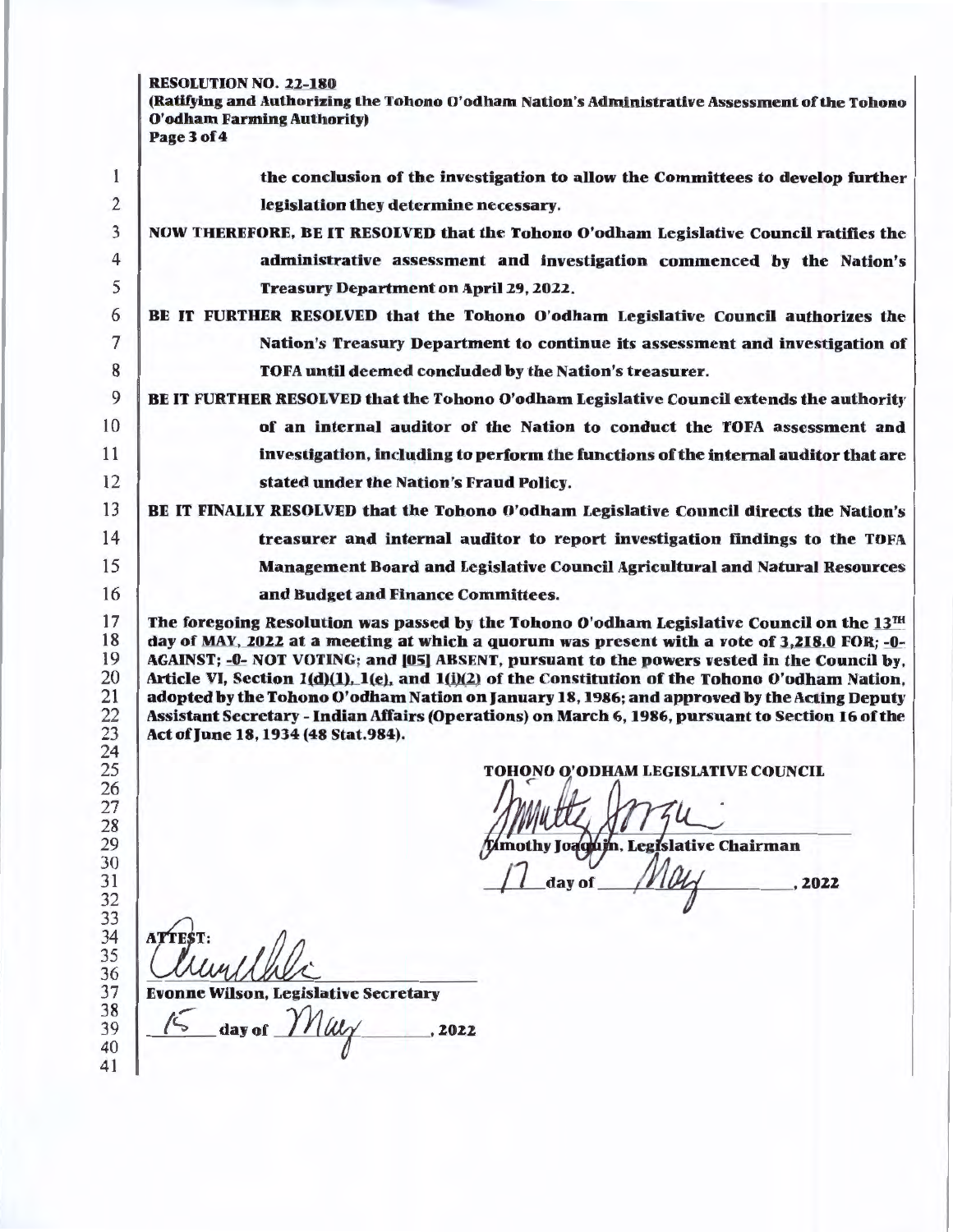## RESOLUTION NO. 22-180

(Ratifying and Authorizing the Tohono O'odham Nation's Administrative Assessment of the Tohono O'odham Farming Authority) Page4of4

|                                             | <b>TQHONO O'ODHAM LEGISLATIVE COUNCIL</b><br>imothy Joaquin, Legislative Chairman                               |
|---------------------------------------------|-----------------------------------------------------------------------------------------------------------------|
| <b>IM APPROVED</b>                          | on the $17^{th}$ day of May<br>2022                                                                             |
| <b>I</b> ] DISAPPROVED                      | <b>NED NORRIS, JR., CHAIRMAN</b><br><b>TOHONO O'ODHAM NATION</b>                                                |
|                                             | Returned to the Legislative Secretary on the 11 day of<br>$\eta_{\mu\nu}$ , 2022, at $3.47$ o'clock, $\rho$ .m. |
| <b>Evonne Wilson, Legislative Secretary</b> |                                                                                                                 |
|                                             |                                                                                                                 |